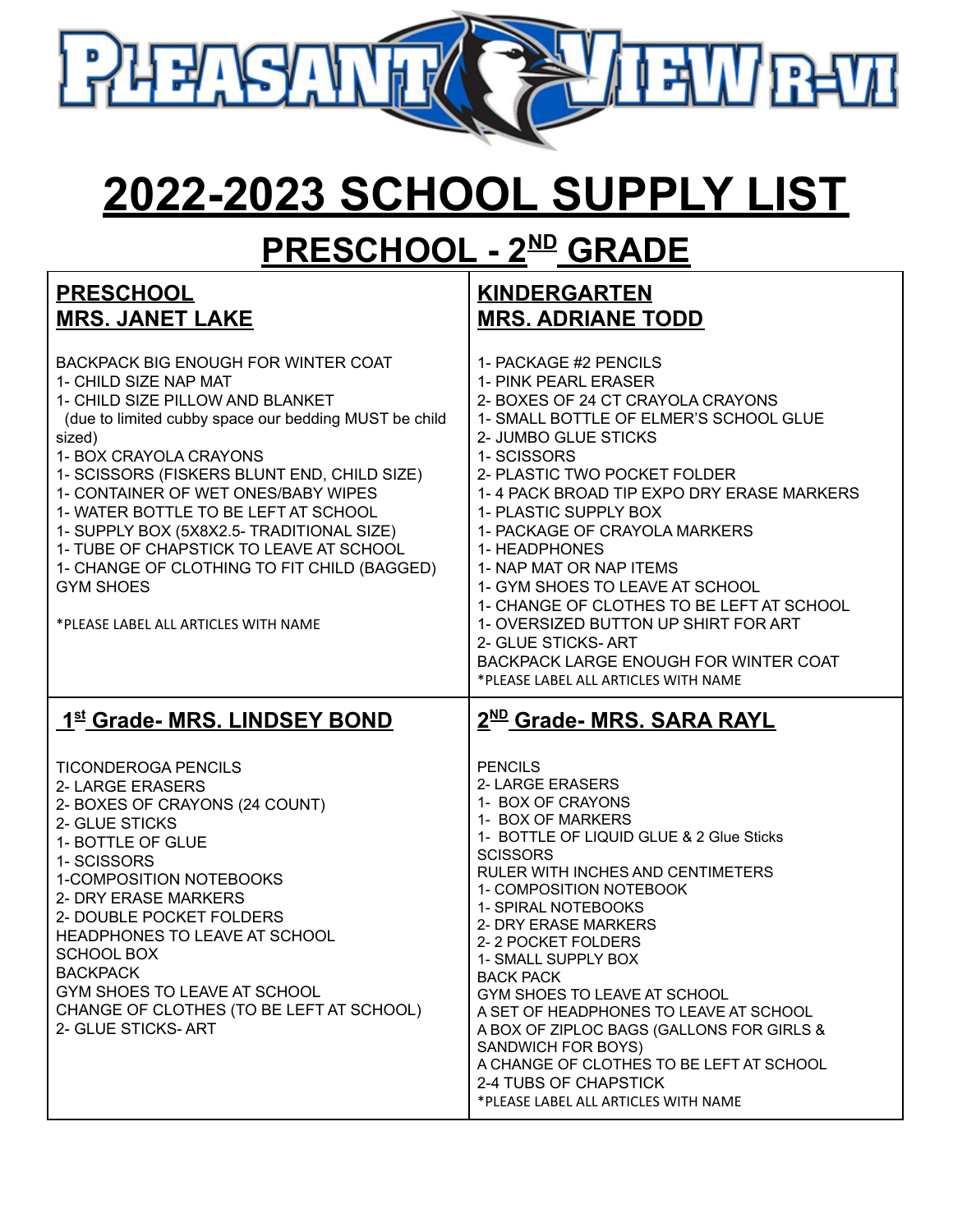

## **2022-2023 SCHOOL SUPPLY LIST**

## **3 RD – 8 TH GRADES**

| <b>3RD GRADE</b><br><b>MRS. HEATHER OLMSTEAD</b>                                                                                                                                                                                                                                                                                                                                                                                                                                                                                                                                                                                                                        | <b>4TH GRADE</b><br><b>MRS. HAYLEY ANDERSON</b>                                                                                                                                                                                                                                                                                                                                                                                            |
|-------------------------------------------------------------------------------------------------------------------------------------------------------------------------------------------------------------------------------------------------------------------------------------------------------------------------------------------------------------------------------------------------------------------------------------------------------------------------------------------------------------------------------------------------------------------------------------------------------------------------------------------------------------------------|--------------------------------------------------------------------------------------------------------------------------------------------------------------------------------------------------------------------------------------------------------------------------------------------------------------------------------------------------------------------------------------------------------------------------------------------|
| <b>PENCILS</b><br>2- DOUBLE POCKET FOLDER<br>1-1" 3 RING BINDER<br>2- PACKAGE OF WIDE LINED LOOSE LEAF PAPER<br>1- PACKAGE OF DIVIDERS<br>1- PENCIL POUCH<br><b>1- LARGE ERASER</b><br>1- RULER WITH METRIC AND INCHES<br>2- EXPO DRY ERASE MARKERS<br>1- PAIR OF POINTED SCISSORS<br>2- GLUE STICKS (OR ONE BOTTLE OF GLUE)<br>1- PAIR OF EARBUDS or HEADPHONES<br>2-4 TUBES OF CHAPSTICK<br><b>PENCIL TOP ERASERS</b><br>ERASABLE BALLPOINT PENS (BLUE OR BLACK)<br><b>COLORED PENCILS &amp; MARKERS</b><br>GYM SHOES TO LEAVE AT SCHOOL<br>METAL WATER BOTTLE TO LEAVE AT SCHOOL<br>2- FINE TIP PERMANENT MARKER-ART<br>Please use last year's supplies if possible. | 1 PKG.-PENCILS<br>1 PKG.-PENS<br>2- DRY ERASE MARKERS<br>2- DOUBLE POCKET FOLDERS<br>1- NOTEBOOK<br>1-COMPOSITION NOTEBOOK<br>1-SUPPLY BOX<br>1- PKG.- of crayons/colored pencils or markers<br><b>ERASERS</b><br><b>HEADPHONES OR EARBUDS</b><br><b>GYM SHOES</b><br><b>WATER BOTTLE</b><br>1- LONG SLEEVE, BUTTON UP SHIRT FOR ART<br><b>1-CHANGE OF CLOTHES</b><br>2- FINE TIP PERMANENT MARKER-ART<br>*PLEASE LABEL ARTICLES WITH NAME |
| *PLEASE LABEL ARTICLES WITH NAME                                                                                                                                                                                                                                                                                                                                                                                                                                                                                                                                                                                                                                        |                                                                                                                                                                                                                                                                                                                                                                                                                                            |

#### **5TH-8TH GRADE**

#### **MRS. EMILY VOORHIES, MRS. KYLIE DAVIS, MRS. NAOMI MEINECKE, AND MRS. SHANI KINNEY**

| (1)- Binder/Trapper/Accordion type file folder for<br>organization. (Best if it fits in their backpack!)<br>(1)- PACKAGE OF DIVIDERS.<br>(2)-10 PACKS OF PENCILS (W/ EXTRA LEAD)<br>(3)-PACKS OF WIDE RULED NOTEBOOK PAPER<br>(2)- ERASABLE PENS (BLUE OR BLACK)<br>(1)-1.5 INCH 3 RING BINDER FOR MATH<br>(1)- SPIRAL SET OF RULED INDEX CARDS FOR<br>MATH<br>(1)-5 SUBJECT PERFORATED SPIRAL | <b>PERSONAL ITEMS:</b><br><b>GYM SHOES/SOCKS</b><br><b>DEODORANT</b><br><b>CHANGE OF CLOTHES</b><br>(1) HEADPHONES- CORDED (NO BLUETOOTH)<br>*PLEASE LABEL ALL ARTICLES WITH NAME |
|------------------------------------------------------------------------------------------------------------------------------------------------------------------------------------------------------------------------------------------------------------------------------------------------------------------------------------------------------------------------------------------------|-----------------------------------------------------------------------------------------------------------------------------------------------------------------------------------|
| NOTEBOOK (SOCIAL STUDIES & SCIENCE)                                                                                                                                                                                                                                                                                                                                                            |                                                                                                                                                                                   |